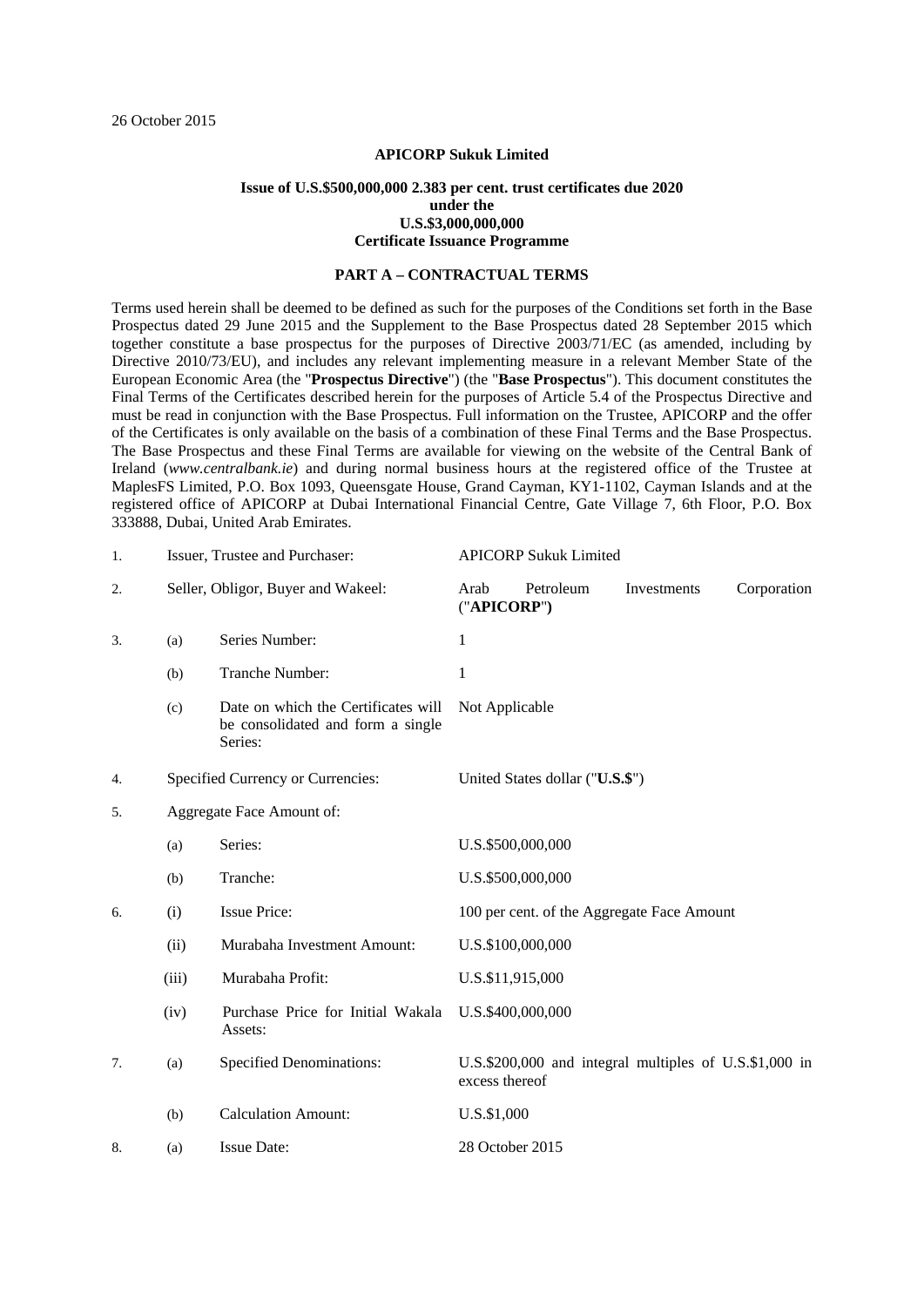|     | (b)                                        | <b>Profit Commencement Date:</b>                                                                                                     | <b>Issue Date</b>                                                                                                                                     |  |
|-----|--------------------------------------------|--------------------------------------------------------------------------------------------------------------------------------------|-------------------------------------------------------------------------------------------------------------------------------------------------------|--|
|     | (c)                                        | <b>Profit Period Dates:</b>                                                                                                          | Each Periodic Distribution Date                                                                                                                       |  |
| 9.  | <b>Scheduled Dissolution Date:</b>         |                                                                                                                                      | 28 October 2020                                                                                                                                       |  |
| 10. | <b>Periodic Distribution Amount Basis:</b> |                                                                                                                                      | 2.383 per cent. Fixed Periodic Distribution Amount                                                                                                    |  |
| 11. | <b>Dissolution Basis:</b>                  |                                                                                                                                      | Subject to any purchase and cancellation or early<br>redemption, the Certificates will be redeemed at 100 per<br>cent. of their aggregate face amount |  |
| 12. | Change of Periodic Distribution Basis:     |                                                                                                                                      | Not Applicable                                                                                                                                        |  |
| 13. | Put/Call Options:                          |                                                                                                                                      | Not Applicable                                                                                                                                        |  |
| 14. | (a)                                        | Status:                                                                                                                              | Unsubordinated                                                                                                                                        |  |
|     | (b)                                        | Date Board approval for issuance 25 October 2015<br>of Certificates and entry into the<br>related Transaction Documents<br>obtained: |                                                                                                                                                       |  |

# **PROVISIONS RELATING TO PERIODIC DISTRIBUTIONS PAYABLE**

| 15. | <b>Fixed Rate Certificate Provisions:</b> |                                                                    | Applicable                                                                                                                                                       |  |  |
|-----|-------------------------------------------|--------------------------------------------------------------------|------------------------------------------------------------------------------------------------------------------------------------------------------------------|--|--|
|     | (a)                                       | Profit Rate:                                                       | 2.383 per cent. per annum payable semi-annually in<br>arrear on each Periodic Distribution Date                                                                  |  |  |
|     | (b)                                       | Periodic Distribution Dates:                                       | Subject to the Following Business Day Convention, 28<br>April and 28 October in each year, up to and including<br>the Maturity Date, commencing on 28 April 2016 |  |  |
|     | (c)                                       | <b>Fixed Amount:</b>                                               | U.S.\$11.915 per Calculation Amount                                                                                                                              |  |  |
|     | (d)                                       | <b>Broken Amount:</b>                                              | Not Applicable                                                                                                                                                   |  |  |
|     | (e)                                       | Day Count Fraction:                                                | 30/360                                                                                                                                                           |  |  |
|     | (f)                                       | <b>Profit Rate Determination Date:</b>                             | Not Applicable                                                                                                                                                   |  |  |
|     | (g)                                       | Renminbi Settlement Centre:                                        | Not Applicable                                                                                                                                                   |  |  |
| 16. | Floating Rate Certificate Provisions:     |                                                                    | Not Applicable                                                                                                                                                   |  |  |
|     |                                           | PROVISIONS RELATING TO DISSOLUTION                                 |                                                                                                                                                                  |  |  |
| 17. | <b>Optional Dissolution right:</b>        |                                                                    | Not Applicable                                                                                                                                                   |  |  |
| 18. | Certificateholder Put Right:              |                                                                    | Not Applicable                                                                                                                                                   |  |  |
| 19. |                                           | Dissolution following a Tax Event:                                 |                                                                                                                                                                  |  |  |
|     | (a)                                       | Notice periods:                                                    | Minimum Notice Period: 90 days<br>Maximum Notice Period: 120 days                                                                                                |  |  |
|     | (b)                                       | <b>Tax Dissolution Amount:</b>                                     | U.S.\$1,000 per Calculation Amount                                                                                                                               |  |  |
| 20. | <b>Dissolution</b>                        | Distribution<br>Amount<br>on<br><b>Scheduled Dissolution Date:</b> | U.S.\$1,000 per Calculation Amount                                                                                                                               |  |  |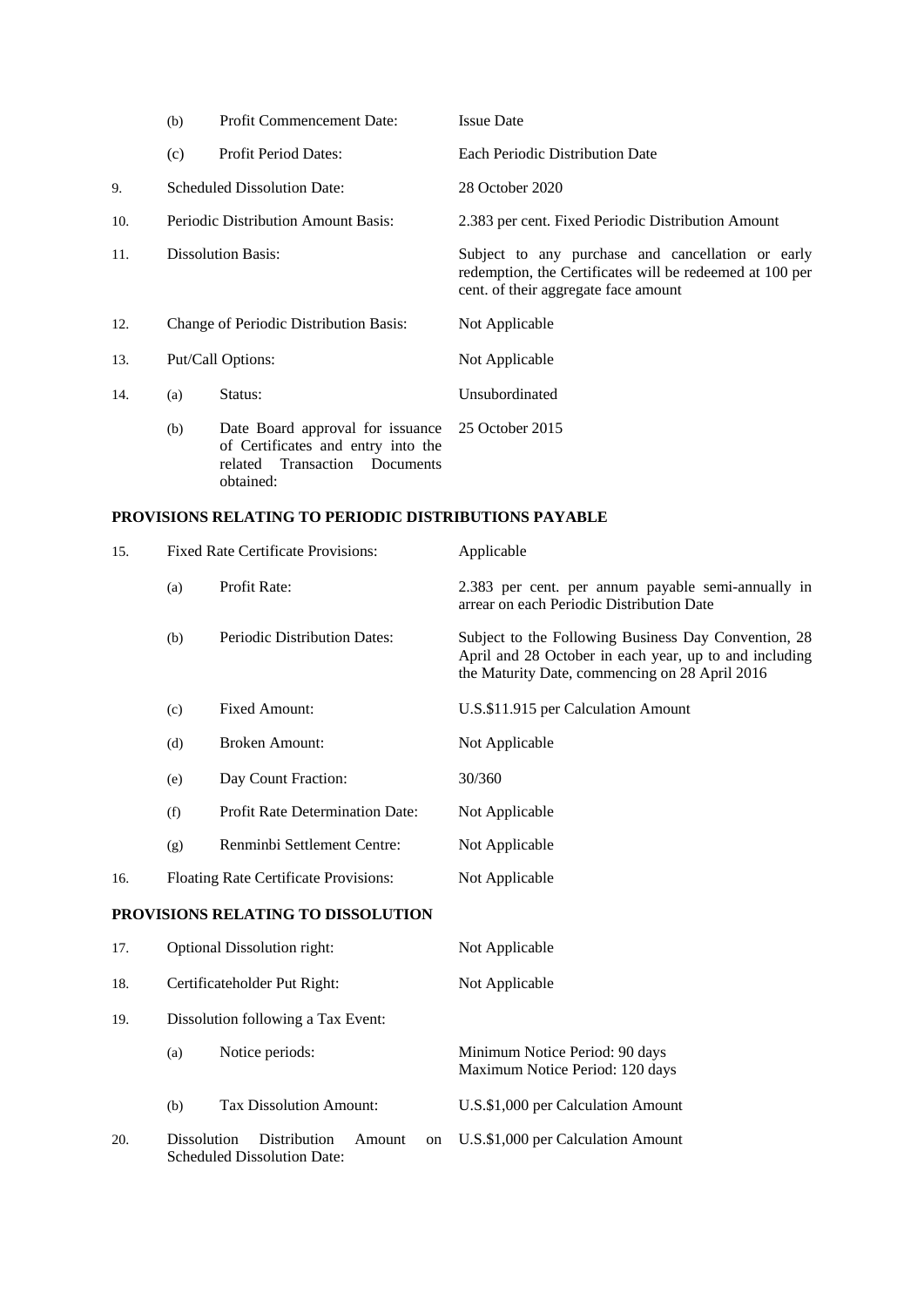21. Dissolution Distribution Amount of each U.S.\$1,000 per Calculation Amount Certificate payable on redemption for taxation reasons or on event of default and/or the method of calculating the same (if required or if different from that set out in the Conditions):

### **GENERAL PROVISIONS APPLICABLE TO THE CERTIFICATES**

| 22. |  | Form of Certificates: |
|-----|--|-----------------------|
|     |  |                       |

Global Certificate exchangeable for Certificates in definitive registered form in the limited circumstances specified in the Global Certificate

23. Additional Financial Centres or other Not Applicable special provisions relating to payment dates:

### **PROVISIONS IN RESPECT OF THE TRUST ASSETS**

| 24. | Details of Transaction Account: |      |  | APICORP Sukuk Limited Transaction Account No:       |  |
|-----|---------------------------------|------|--|-----------------------------------------------------|--|
|     |                                 |      |  | 01269884650 with Standard Chartered Bank for Series |  |
|     |                                 | No:1 |  |                                                     |  |
|     |                                 |      |  |                                                     |  |

- 25. Other Transaction Document Information:
	- (a) Supplemental Trust Deed: Supplemental Trust Deed dated 28 October 2015 between the Trustee, APICORP and the Delegate (as such term is defined therein) (b) Supplemental Purchase Agreement: Supplemental Purchase Agreement dated 28 October 2015 between the Purchaser (as such term is defined therein) and APICORP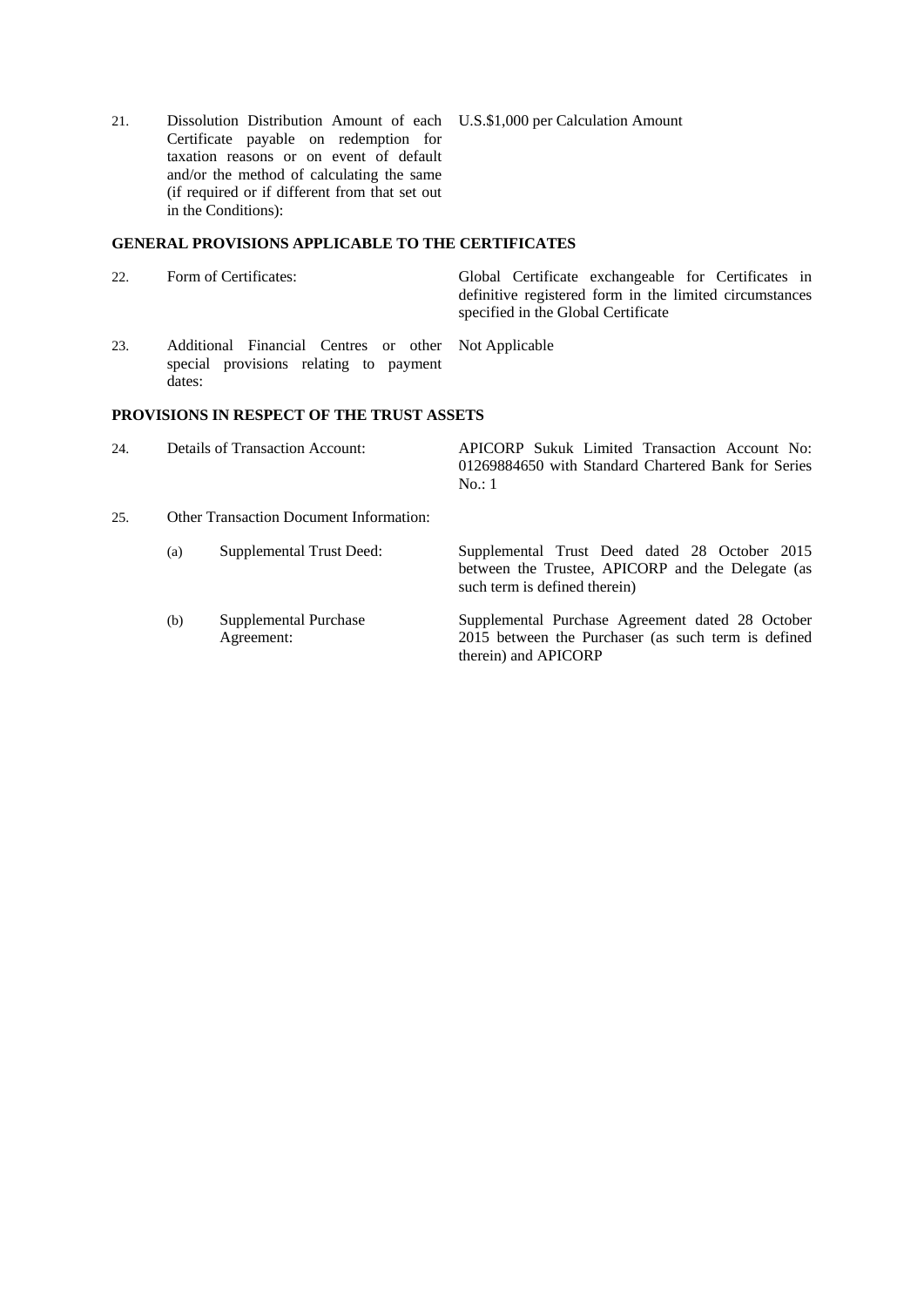SIGNED on behalf of

### **APICORP SUKUK LIMITED**

By:  $\mathbb{N}$  $\mathcal{N}$ Duly authorised

### SIGNED on behalf of

**PETROLEUM ARAB CORPORATION** 

# **INVESTMENTS**

Duly authorised

 $\overline{\phantom{a}}$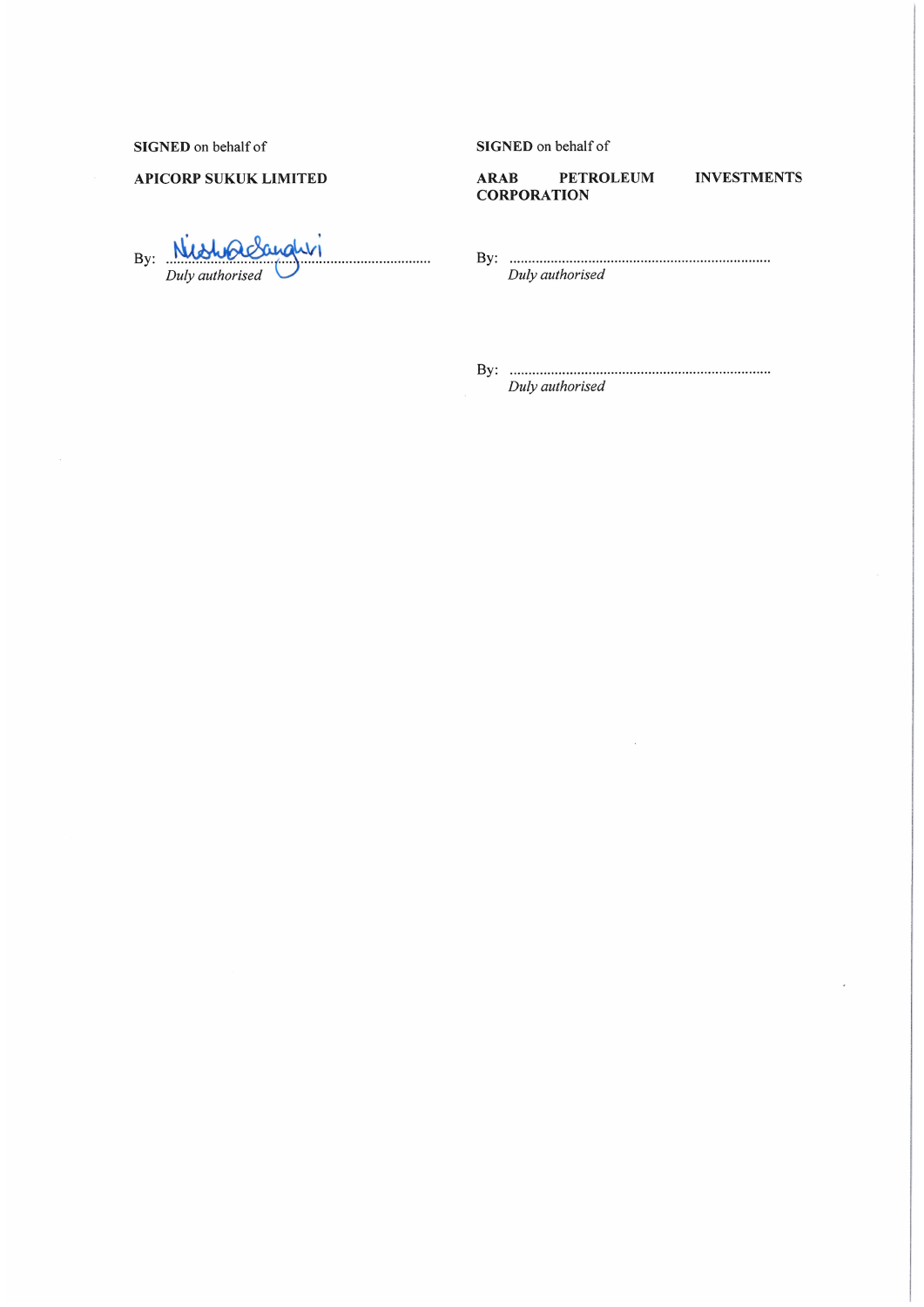**SIGNED** on behalf of

# **APICORP SUKUK LIMITED**

By: <u>Duly authorised</u>

SIGNED on behalf of

| <b>ARAB</b> | <b>CORPORATION</b>           | <b>PETROLEUM</b> | <b>INVESTMENTS</b> |
|-------------|------------------------------|------------------|--------------------|
| Bv:         | Duly authorised RAED ALRAYES |                  |                    |

By: **maximum** communication communication Duly authorised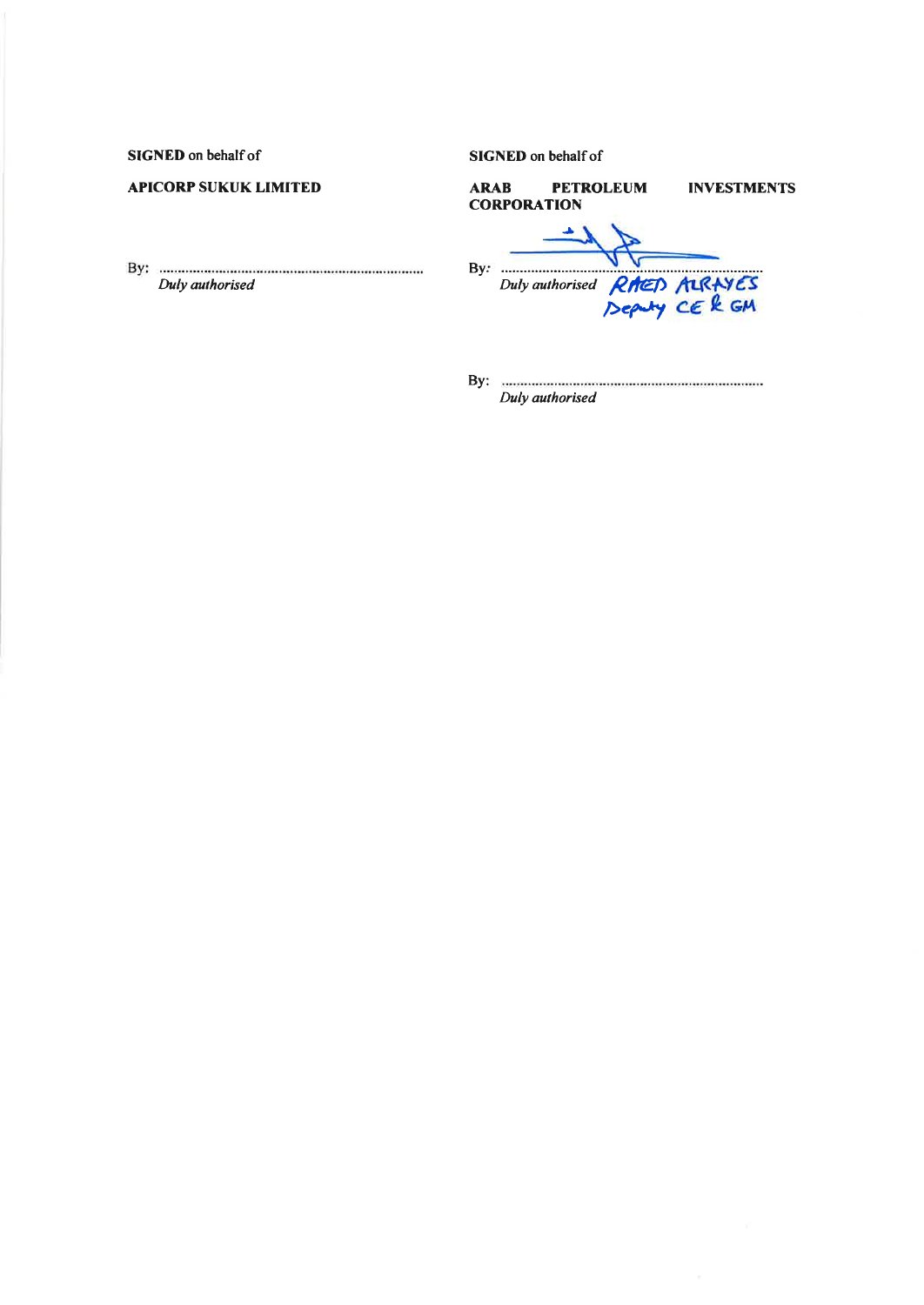### **PART B – OTHER INFORMATION**

# 1. **LISTING AND ADMISSION TO TRADING**

 (a) Listing and admission to trading: Application has been made by the Trustee (or on its behalf) for the Certificates to be admitted to trading on the Irish Stock Exchange's Main Securities Market and listing on the Official List of the Irish Stock Exchange with effect from 28 October 2015. Application is also expected to be made by the Trustee (or on its behalf) for the Certificates to be admitted to trading on NASDAQ Dubai and listing on the Official List of securities maintained by the Dubai Financial Services Authority. (b) Estimate of total expenses related to admission to trading: EUR600 related to the admission to trading on the Irish Stock Exchange's Main Securities Market and U.S.\$2,000 related to the admission to trading on NASDAQ Dubai 2. **RATINGS** The Certificates to be issued have been rated as

follows:

Moody's: Aa3

#### 2. **INTERESTS OF NATURAL AND LEGAL PERSONS INVOLVED IN THE ISSUE**

Save for any fees payable to the Managers, so far as the Trustee and APICORP are aware, no person involved in the issue of the Certificates has an interest material to the offer. The Managers and their affiliates have engaged, and may in the future engage, in investment banking and/or commercial banking transactions with, and may perform other services for the Trustee or APICORP or their affiliates in the ordinary course of business for which they may receive fees.

### 3. **PROFIT OR RETURN** (*Fixed Periodic Distribution Certificates only*)

Indication of profit or return: 2.383 per cent.

 The profit or return is calculated at the Issue Date on the basis of the Issue Price. It is not an indication of future profit or return.

### 4. **HISTORIC RATES** (*Floating Rate Distribution Certificates only*)

Not Applicable

## 5. **OPERATIONAL INFORMATION**

| (a) | <b>ISIN</b> Code:                                                                                                                 | XS1310991424             |
|-----|-----------------------------------------------------------------------------------------------------------------------------------|--------------------------|
| (b) | Common Code:                                                                                                                      | 131099142                |
| (c) | Any clearing system other than Euroclear Not Applicable<br>and Clearstream, Luxembourg and the<br>relevant identification number: |                          |
| (d) | Delivery:                                                                                                                         | Delivery against payment |
| (e) | Names and addresses of additional Paying                                                                                          | Not Applicable           |